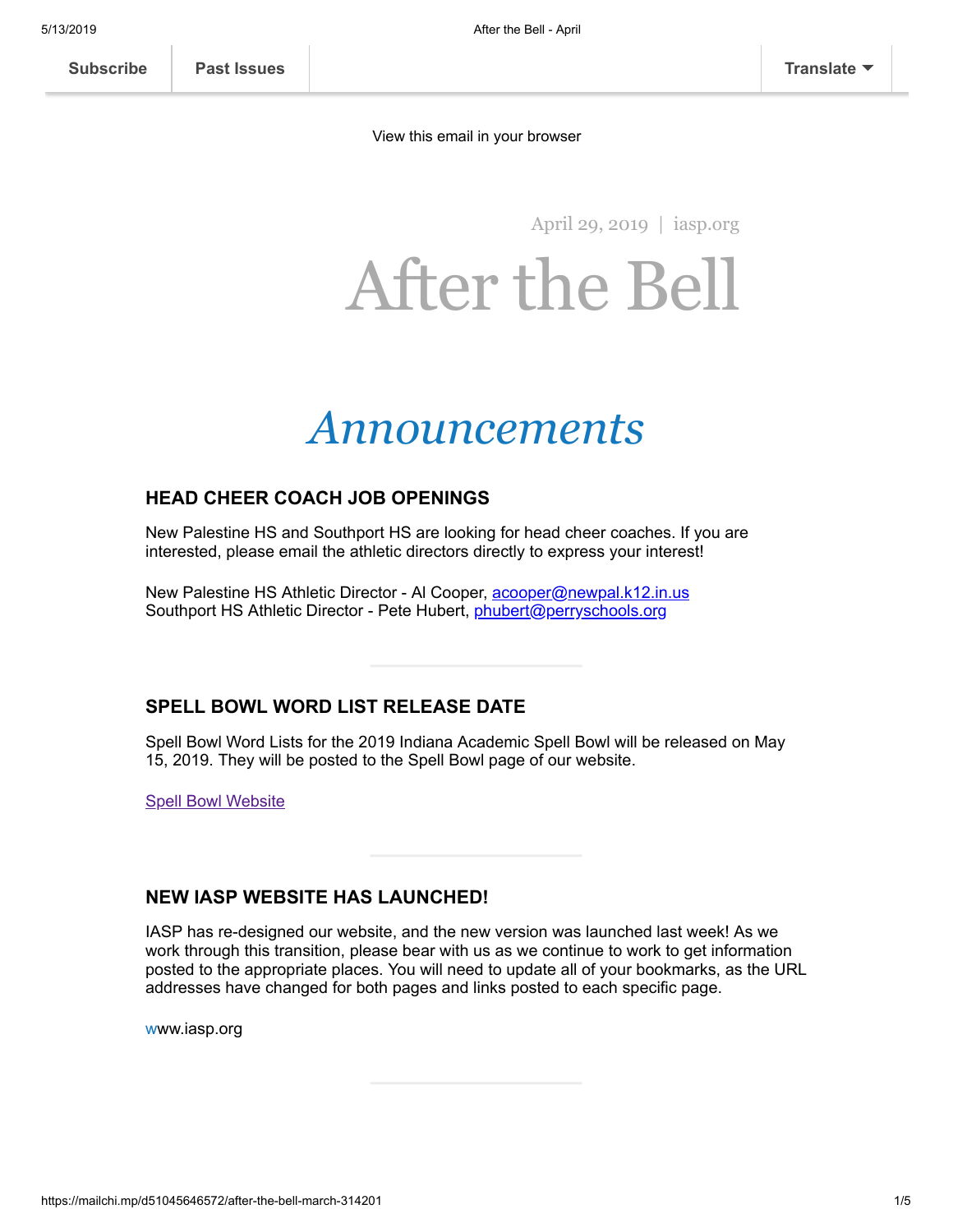### *In the News*



#### **2019 INDIANA ACADEMIC ALL-STARS AND REGIONAL ALL-STARS**

On April 25, 2019, at the Indiana Roof Ballroom, IASP honored 90 remarkable students in the state of Indiana: 50 who were honored as regional stars, and 40 who were selected as Indiana All Stars. Nineteen students in this distinguished group of scholars have combined at least a 4.0 GPA with a perfect score on the ACT or SAT, but the accomplishments of these 90 students go way beyond the classroom. They are academic and athletic competitors, artists, musicians, and community servants. They are Eagle Scouts and entrepreneurs and engineers. The students also recognized the influence of their teachers on their academic careers, honoring their most influential teachers in essays they included in their nomination packets. Those teachers were also recognized at this program.

Congratulations to this outstanding group of Indiana students!

**[View the list of 2019 Indiana Academic All-Stars](http://www.iasp.org/wp-content/uploads/2019/04/2019indianaacademicallstars.pdf) [View the list of 2019 Indiana Regional Academic All-Stars](http://www.iasp.org/wp-content/uploads/2019/04/2019regionalacademicallstars.pdf)**

**[Learn more about the Academic All-Stars Program](http://www.iasp.org/students/academic-all-stars/)**

Bishop Dwenger HS Event Date: October 19, 2019 [Registration Form](https://gallery.mailchimp.com/c5681cd14a6e3bd00b60efb03/files/3e767200-47ab-4d35-a63a-4b1c619ac2a4/BishopDwengerHS_CheerInvitational2019.pdf)

Eastern Hancock HS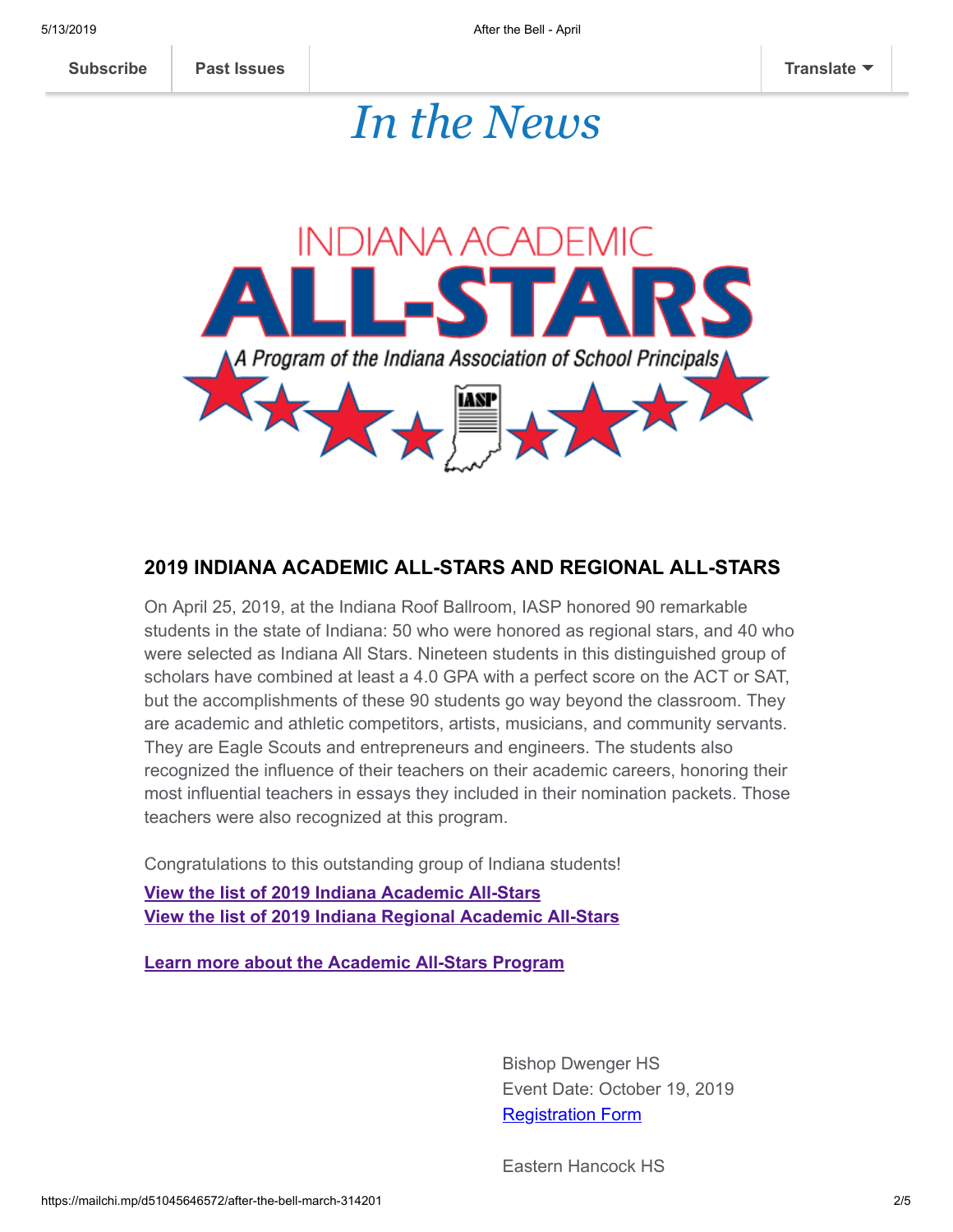**[Subscribe](http://eepurl.com/gjPxTH) [Past Issues](https://us19.campaign-archive.com/home/?u=c5681cd14a6e3bd00b60efb03&id=11aebef515) [Translate](javascript:;)**



### **LOCAL CHEER INVITATIONALS**

IASP posts registration information for local high school cheer competitions for scholastic teams. While teams may use the Indiana Cheer Championship scoresheets, these contests are NOT sponsored by IASP and do not have any connection to the Indiana Cheer Championship events in the fall. Click on the links to the right to review registration informaiton for events that have been shared with us so far. A full list will be updated on our website as information is sent to us.

Indiana State Fair Event Date: August 10, 2019 **[Registration Form](https://www.indianastatefair.com/state-fair/competitionscontests/competitive-events/)** 

NorthWood HS Event Date: October 12, 2019 **[Registration Form](https://gallery.mailchimp.com/c5681cd14a6e3bd00b60efb03/files/244b9080-a7e6-4a19-820c-7a3eedc70d0d/NorthWoodHS_CheerInvitational2019.pdf)** 

Pendleton Heights HS Event Date: October 5, 2019 **[Registration Form](https://gallery.mailchimp.com/c5681cd14a6e3bd00b60efb03/files/259bae70-07f3-46b1-b86a-8e20c58d920a/PendletonHeightsHS_CheerInvitational2019.pdf)** 

Tri-West HS Event Date: September 21, 2019 **[Registration Form](https://gallery.mailchimp.com/c5681cd14a6e3bd00b60efb03/files/418eb9a8-e429-4bd3-b97f-2a559a29bc28/TriWestHS_CheerInvitational2019.pdf)** 

**[Visit the Indiana Cheer Championship](http://www.iasp.org/cheer)** webpage!

## *Competition Results*



### **2019 INDIANA ACADEMIC SUPER BOWL AREA RESULTS**



**2019 INDIANA ACADEMIC SUPER BOWL AREA RESULTS**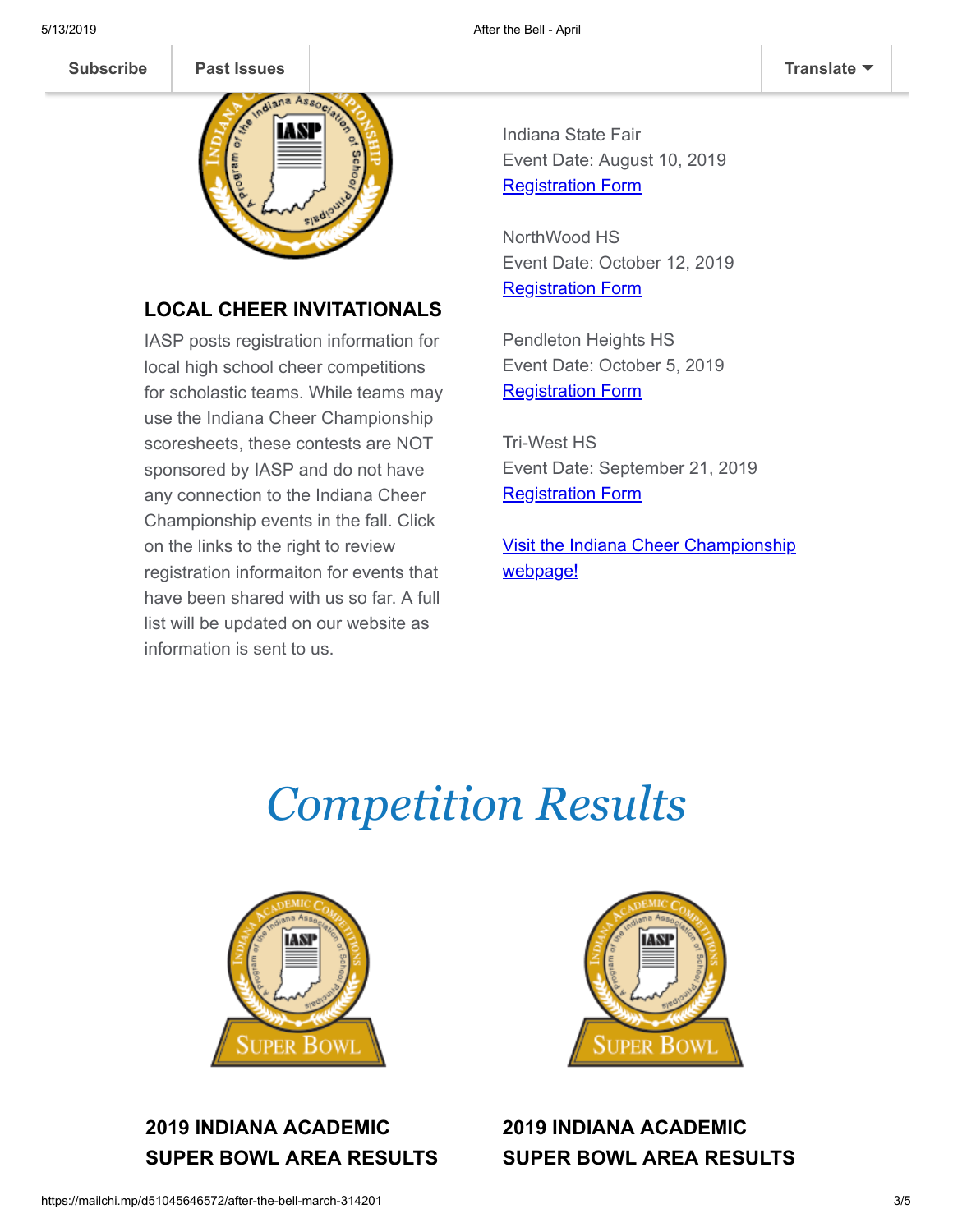#### **Subscribe Past Issues [Subscribe](http://eepurl.com/gjPxTH) Past Issues [Translate](javascript:;)**

U Indiana Academic Bowl Senior Area Competition was held on April 16th at 23 sites across Indiana. State-wide results were compiled and 98 different schools were named State Finalists across all 4 divisions and 6 subject areas. These teams will compete on May 4, 2019 at Purdue University. Congratulations to all teams!

**Click [here](http://www.iasp.org/wp-content/uploads/2019/04/seniorsuperareafullresults.pdf) to view the results!**

**Click [here](http://www.iasp.org/wp-content/uploads/2019/04/superstatefinalsinfo.pdf) to learn more about the 2019 Indiana Academic Super Bowl State Finals at Purdue University**

2019 Indiana Academic Super Bowl Junior Area Competition on April 27th. State-wide results were complied from these sites to determine state placements across each of the 4 divisions and 5 subject areas. Congratulations to the 2019 State Champions and top placing teams!

16 sites across the state hosted the

**Click [here](http://www.iasp.org/wp-content/uploads/2019/04/juniorsuperareafullresults.pdf) to view the results!**



**HELP US THANK OUR DEPARTMENT OF STUDENT PROGRAMS SPONSORS FOR THEIR CONTINUED SUPPORT**